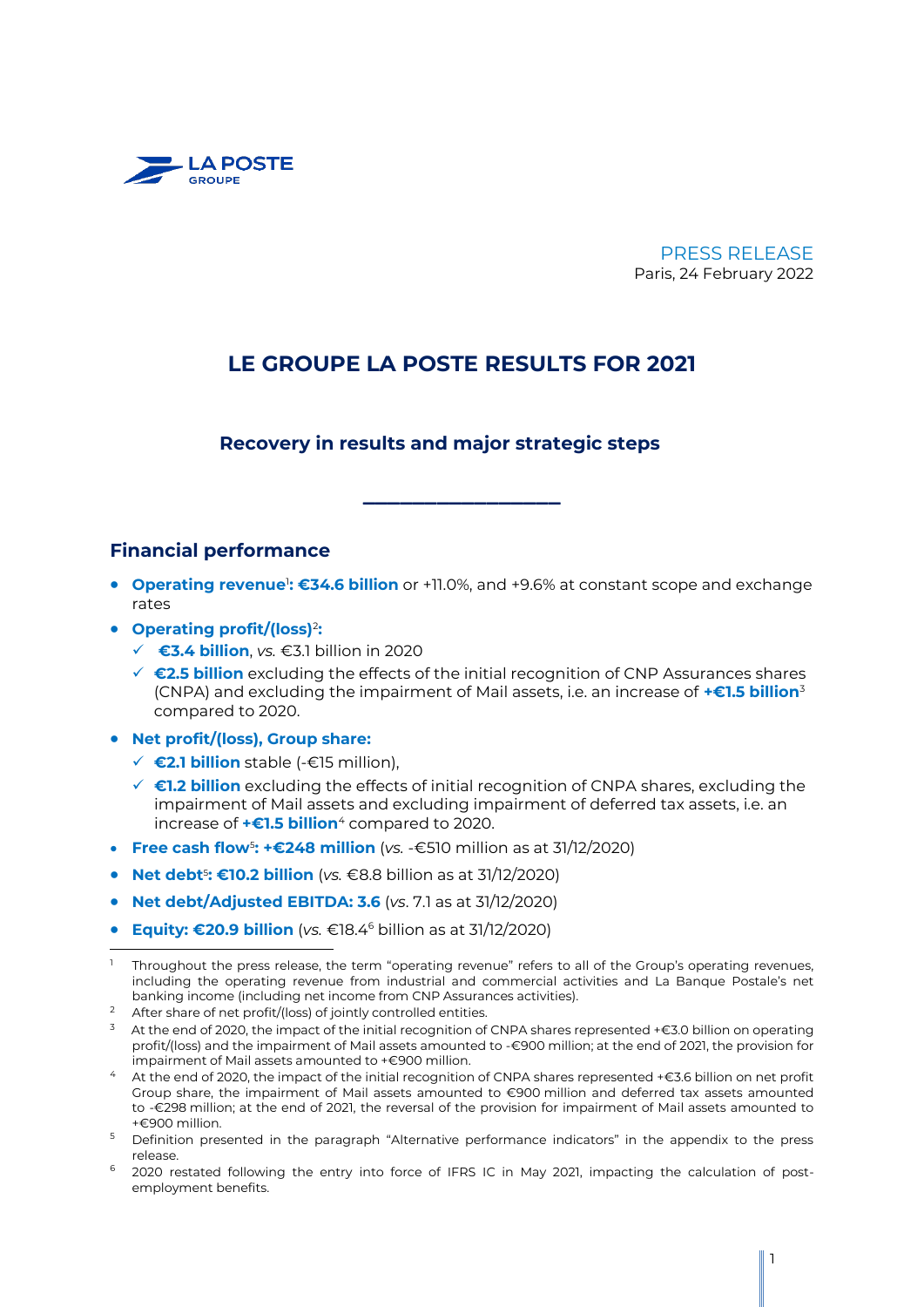# **Key highlights in 2021**

- **Continuation of trends impacting the Group's business model:**
	- o The decrease in the volumes of **mail** accelerated since the beginning of the health crisis (-10.5% on average per year over the period 2019-2021 and -2.4% in 2021, their structural decline having been mitigated in 2021 by a favourable base effect),
	- o Supported by robust logistics, the volumes of **parcel** and **express** continued to grow in 2021 (2.8 billion parcels delivered<sup>7</sup> or  $+10.7\%$ ), after a record year in 2020, in a context of very dynamic growth in global e-commerce,
	- o **La Banque Postale**, whose strategic equity alliance with CNP Assurances made further progress, saw a dynamic of recovery in its business in a context of still penalising low interest rates;

### **Major strategic progress:**

- o **Acceleration of diversification and growth drivers**
	- In express, increase in the share capital of **Speedy AD** (69.8%), a leading player in Bulgaria, acquisition of 100% of **City Sprint** (same-day delivery) in the United Kingdom; in food, takeover of **Epicery** (87.5%); acceleration of development outside Europe with a stake (24.9%) in the transport logistics company **Aramex** (Middle East) and the increase in the share capital of **Ninja Van** (43.3%) based in South East Asia; more than €560 million in investments have bolstered GeoPost's processing capacities (opening of hubs and local storages in particular)
	- In e-commerce, **Asendia** <sup>8</sup> increases its stake in eShopWorld, an ecommerce facilitator, to 100%
	- In bancassurance, acquisition by **La Banque Postale** of BPCE's 16.1% stake in the share capital of **CNP Assurances**<sup>9</sup> , completion of the acquisition of the life insurance business of **Aviva** in Italy, enabling CNP Assurances to become the fifth life insurer in this country and **creation of the new corporate and investment bank**
	- In digital, strengthening of digital expertise, through the acquisition of **TimeOne** (100%), a specialist in the generation of qualified profiles, **Openvalue** (80%), consulting in Big Data and AI, **Boxtal** (100%), comparator of online parcel delivery solutions, as well as the **electronic signature activities** of Idemia,
- <span id="page-1-0"></span> $\circ$  Creation of the Retail Customers and Digital Services business unit  $^{10}$  , integrating the power of digital technology with La Poste's physical distribution network,
- o Since 1 July, **GeoPost** ensures the **operational management of Asendia**<sup>9</sup> [,](#page-1-0)  facilitating synergies within international logistics activities,

<sup>7</sup> Cumulative growth in parcels, express and e-pacq.

<sup>8</sup> Asendia, the majority shareholder of eShopWorld (eSW) since 2017, is owned 60% by La Poste Groupe and 40% by Swiss Post.

La Banque Postale's (LBP) stake in the capital of CNP Assurances (CNPA) now stands at 78.9%. LBP plans to file with the *Autorité des Marchés Financiers* in the first half of 2022 a simplified public takeover bid for the 21.1% of the share capital of CNPA that it does not hold, followed by a squeeze-out if the conditions are met.

<sup>&</sup>lt;sup>10</sup> These organisational changes came into effect on 1 July 2021.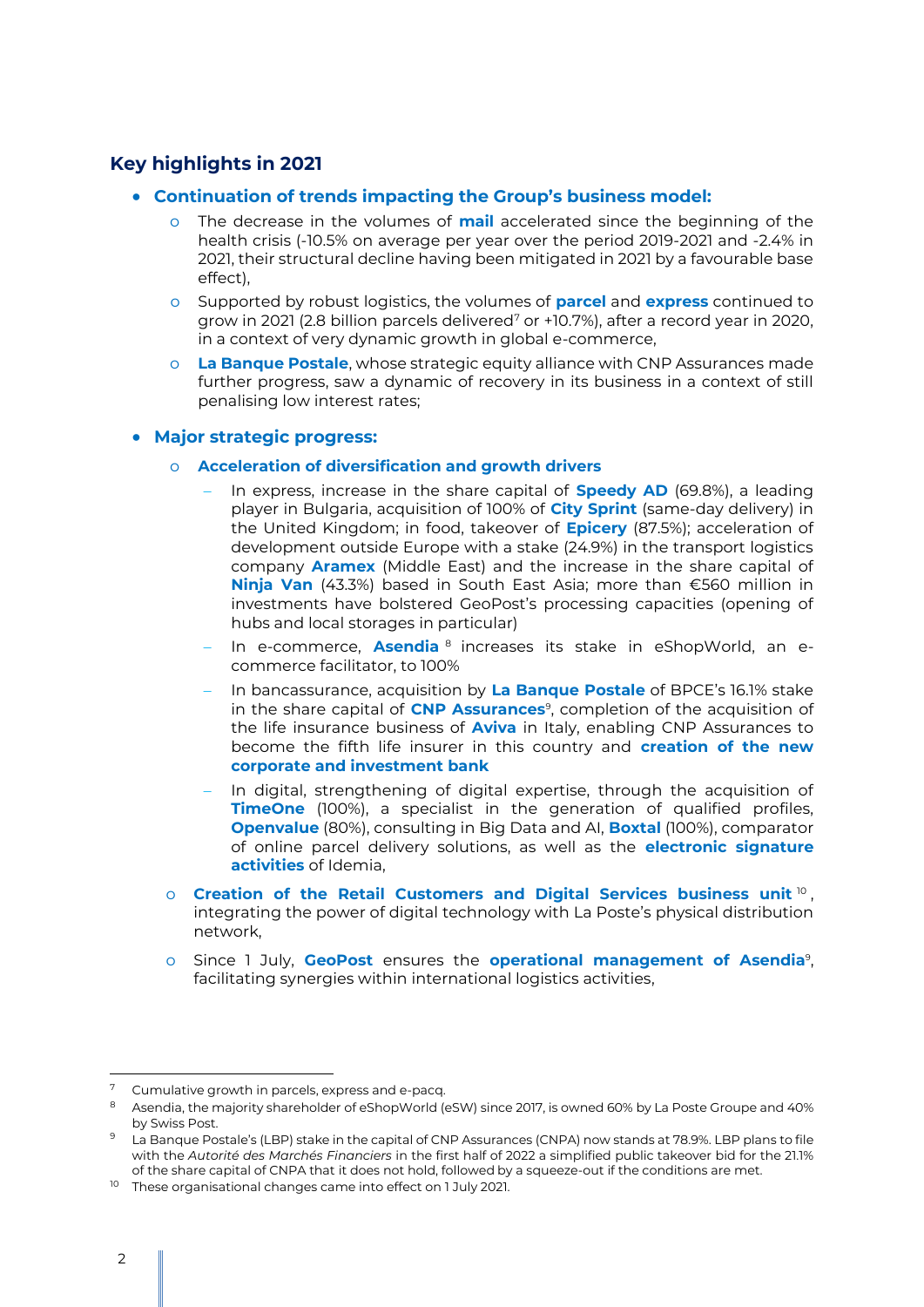- o Allocation of a **first allowance of €520 million** by the State as compensation for the Universal Postal Service for 2021",
- o Adoption in June 2021 of the **status of "***entreprise à mission***"** 12 , with commitments to have a positive impact on society: contributing to the development and cohesion of the regions, promoting social inclusion, promoting ethical, inclusive and frugal digital technologies, working to accelerate the environmental transition for all,
- o **Signature of a new national employee agreement** "La Poste committed with postal workers", marking a proactive social policy;
- **Recognition of the Group's societal commitment by extrafinancial rating agencies:**
	- o Maintained at **World leader level all sectors combined by Vigeo Eiris,** award of the **Platinium medal by EcoVadis**, and registration on the **CDP "List A"**;
	- o **La Banque Postale** is the first European bank and one of the first financial institutions in the world to have a **decarbonisation trajectory validated by the "Science Based Targets initiative"** (SBTi)<sup>13</sup>;
- **Positive change in the Group's credit rating**: upgraded to A+ in November 2021, "stable" outlook by Standards & Poors, and maintained at A+ in December, with outlook raised to "stable" by Fitch Ratings.

After meeting today under the chairmanship of Philippe Wahl, the Board of Directors of La Poste approved the Group's consolidated financial statements for 2021.

*"In 2021, La Poste Groupe generated operating revenue of €34.6 billion and reported a recovery in results thanks to the commitment and efficiency of its postal workers. Thanks also to our shareholders, La Caisse des Dépôts and the French State, who supported our investments, thus consolidating our development.*

*With the unprecedented growth of e-commerce and the digitisation of society, the Express and Parcels business reached record levels (2.8 billion parcels delivered in 2021 compared*  to 1.1 billion in 2013); while Mail volumes continued to erode (7.3 billion letters in 2021 *compared to 13.7 billion in 2013) after an accelerated fall in 2020. Operating revenue from human proximity services<sup>14</sup> recorded growth of +26% and amounted to €642 million.*

*2021 was the year of the launch of our new strategic plan "La Poste 2030, committed for you". It aims to build a sustainable model for our Group to enable profitable and responsible growth.*

*We have already achieved major strategic milestones in 2021. GeoPost accelerated its development in Europe and at intercontinental level. A new business unit, Retail Customers and Digital Services, was created on 1 July, combining the power of our physical network with the expertise of our digital services to improve customer satisfaction, our top strategic priority.*

*La Banque Postale strengthened its position as a leading player in bancassurance with the increase in the share capital of CNP Assurances and the creation of a "citizen" CIB. The* 

<sup>&</sup>lt;sup>11</sup> On 22 July 2021, the French State committed to paying La Poste an annual allocation for the Universal Postal Service of €500 million to €520 million, over the period from 2021 to 2025, depending on the quality of service.

<sup>&</sup>lt;sup>12</sup> ie whose social and environmental objectives are aligned with its purpose and set out in its Articles of association.

<sup>&</sup>lt;sup>13</sup> Leading independent body led by four international organisations.

<sup>&</sup>lt;sup>14</sup> New services and Silver & Healthcare.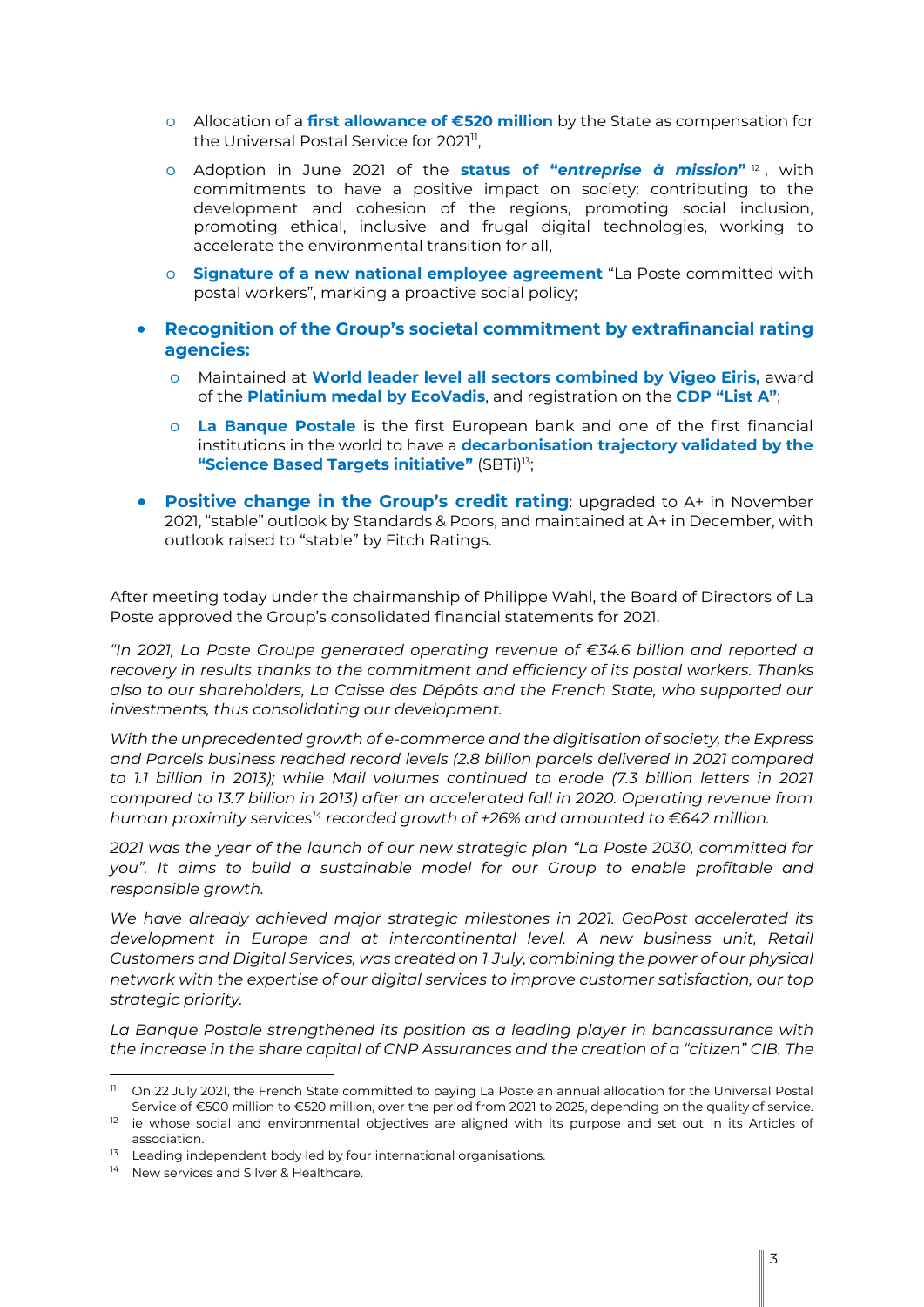*Group is fully invested in its four public service missions which were consolidated by the French State's decision to compensate for the deficit of the Universal Postal Service.*

*In 2021, La Poste adopted the status of an "entreprise à mission" which confirms its commitment to serving society as a whole. This commitment is expressed on a daily basis through the postal workers who have been resilient and courageous in the face of the global health crisis. The recovery of our results allows us to pay this year to the men and women who are the driving force behind our action and our transformation, a profit sharing."*

## **Summary financial information as at 31 December 2021**

|                                                                                                                                                                             |            |                     | Change                                                   |            |                                                                                           |                                                            |         |
|-----------------------------------------------------------------------------------------------------------------------------------------------------------------------------|------------|---------------------|----------------------------------------------------------|------------|-------------------------------------------------------------------------------------------|------------------------------------------------------------|---------|
|                                                                                                                                                                             | 31/12/2021 | 31/12/2020          | Impact of<br>the<br>contribution<br>of CNP<br>Assurances |            | $VS. N-7$<br>(excluding the<br>impact of the<br>contribution of CNP<br>Assurances shares) | $VS. N-7$<br>at constant<br>scope and<br>exchange<br>rates |         |
|                                                                                                                                                                             |            |                     | shares in<br>2020                                        |            |                                                                                           |                                                            |         |
|                                                                                                                                                                             | $ln \in m$ | $In \in \mathbb{m}$ | $ln \in m$                                               | $ln \in m$ | $as\%$                                                                                    | $ln \in m$                                                 | as %    |
| <b>Operating performance</b>                                                                                                                                                |            |                     |                                                          |            |                                                                                           |                                                            |         |
| Operating Revenue                                                                                                                                                           | 34,609     | 31,185              |                                                          | +3,424     | $+11.0$                                                                                   | $+2,959$                                                   | $+9.6$  |
| Operating profit/(loss) (*)                                                                                                                                                 | 3,431      | 3,149               | -3,007                                                   | +3,289     | ns                                                                                        | +3,060                                                     | n.s.    |
| Operating profit/(loss)<br>excluding the effects of the first recognition<br>of CNPA shares and impairment of Mail<br>assets                                                | 2,531      | 1,042               |                                                          | $+1,489$   | $+142.9$                                                                                  |                                                            |         |
| Financial profit/(loss)                                                                                                                                                     | (202)      | (243)               |                                                          | $+41$      | $-16.9$                                                                                   | $+41$                                                      | -16.8   |
| Income tax                                                                                                                                                                  | (620)      | (880)               |                                                          | $+260$     | $-29.5$                                                                                   | +321                                                       | $-37.0$ |
| Net profit/(loss), Group share                                                                                                                                              | 2,069      | 2,084               | $-3.600$                                                 | +3,585     | ns                                                                                        | +3.534                                                     | n.s.    |
| Net profit Group share<br>excluding the effects of the first recognition<br>of CNPA shares, impairment of Mail assets<br>and excluding impairment of deferred tax<br>assets | 1,169      | $-318$              |                                                          | +1,487     | n.s.                                                                                      |                                                            |         |
| Free Cash Flow                                                                                                                                                              | 248        | (510)               |                                                          | $+758$     | n.s.                                                                                      |                                                            |         |
| <b>Financial structure</b>                                                                                                                                                  |            |                     |                                                          |            |                                                                                           |                                                            |         |
| Net debt (ND)                                                                                                                                                               | 10,233     | 8,802               |                                                          |            |                                                                                           | $+1,431$                                                   | $+16.3$ |
| Equity, Group share (CP)                                                                                                                                                    | 20,932     | 18,390              |                                                          |            |                                                                                           | $+2,543$                                                   | $+13.8$ |
| ND/equity                                                                                                                                                                   | 48.9%      | 47.9%               |                                                          |            |                                                                                           | $\overline{\phantom{a}}$                                   | $+1.0$  |
| Net debt/adjusted EBITDA                                                                                                                                                    | 3.6        | 7.1                 |                                                          |            |                                                                                           | $\overline{a}$                                             |         |
| Key ratios La Banque Postale                                                                                                                                                |            |                     |                                                          |            |                                                                                           |                                                            |         |
| CETI ratio (**)                                                                                                                                                             | 19.1%      | 20.4%               |                                                          |            | $-1.4$ pts                                                                                |                                                            |         |
| NSFR ratio (**)                                                                                                                                                             | 143%       | 140%                |                                                          |            | 3 pts                                                                                     |                                                            |         |
| Liquidity Coverage Ratio (**)                                                                                                                                               | 186%       | 179%                |                                                          |            | 7 pts                                                                                     |                                                            |         |
| <b>CNP Assurances key ratio</b>                                                                                                                                             |            |                     |                                                          |            |                                                                                           |                                                            |         |
| SCR coverage rate (**)                                                                                                                                                      | 217%       | 208%                |                                                          |            | 9 pts                                                                                     |                                                            |         |

( \* ) After share of net profit/(loss) of jointly controlled entities.

( \*\* ) Definitions presented in the paragraph "Alternative performance indicators" in the appendix to the press release.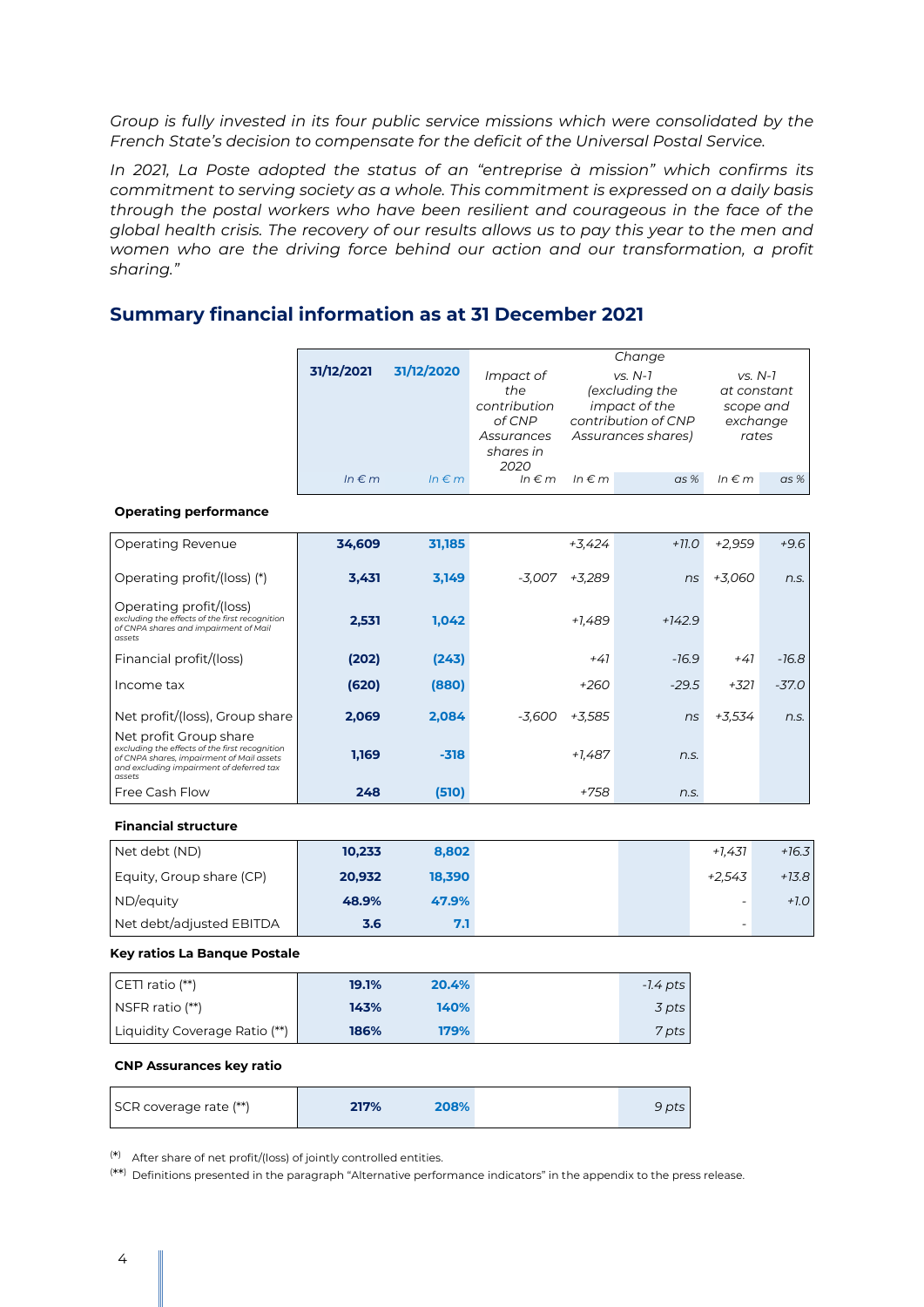### **Operating revenue**

**Consolidated operating revenue stands at €34,609 million**, up by 11.0% compared to 2020, thanks in particular to the strong momentum of e-commerce benefiting the Parcels and Express businesses, the consolidation of new entities and the consolidation of CNP Assurances over a full year.

The share of revenue generated internationally reached 41%.

After restatement for scope effects, amounting to +€494 million, mainly driven by La Banque Postale (+€405 million, mainly related to the inclusion of CNP Assurances in the scope of consolidation in March 2020), the Retail Customers and Digital Services business unit (+€63 million) and the Services-Mail-Parcels business unit (+€33 million), and an exchange rate loss of -€29 million resulting from partially offset differences (including +€79 million on the pound sterling, -€67 million on the Brazilian real and -€16 million on the Polish zloty), the Group showed sustained organic growth<sup>15</sup> of 9.6% at the end of 2021.

La Poste Groupe reorganised its business segments on 1 July 2021.

- the **Services-Mail-Parcels** business unit now includes Corporate Mail, BtoC Parcels, e-PAQ<sup>16</sup> and local services and diversification subsidiaries (Mediapost<sup>17</sup>, Viapost<sup>18</sup>, Silver & Healthcare<sup>19</sup> and energy transition services),
- **GeoPost** business unit includes express parcel activities in France and abroad, and ensures the operational management of Asendia (since 1 July) and New Urban Services (urban logistics),
- newly created **Retail Customers and Digital Services**<sup>20</sup> business unit includes La Poste Network, the former Digital Services business unit, the Retail activities and the Docaposte, LP11 and La Poste Service à la Personne (Services to Individuals) subsidiaries.

|                                          |                       |                                  | Change                |         |                                                    |         |  |
|------------------------------------------|-----------------------|----------------------------------|-----------------------|---------|----------------------------------------------------|---------|--|
|                                          | 31/12/2021            | 31/12/2020<br>(data<br>restated) | $VS. N-7$             |         | vs. N-1 at constant<br>scope and exchange<br>rates |         |  |
|                                          | In $\epsilon$ million | In $\epsilon$ million            | In $\epsilon$ million | $as\%$  | In $\epsilon$ million                              | $as\%$  |  |
| Services-Mail-Parcels                    | 10,620                | 9,726                            | +894                  | $+9.2$  | +862                                               | $+8.9$  |  |
| GeoPost                                  | 14,701                | 12,800                           | $+1.901$              | $+14.8$ | +1.869                                             | $+14.8$ |  |
| La Bangue Postale                        | 8,017                 | 7,724                            | $+293$                | $+3.8$  | -59                                                | $-0.8$  |  |
| Retail Customers and Digital<br>Services | 6,723                 | 6,251                            | $+472$                | $+7.6$  | $+409$                                             | $+6.5$  |  |
| Other segments and<br>intercompany       | (5,452)               | (5,316)                          | -135                  | $+2.5$  | $-121$                                             | $+2.3$  |  |
| Revenue                                  | 34,609                | 31,185                           | +3,424                | $+11.0$ | +2,959                                             | $+9.6$  |  |

These changes have led to a restatement of the segment data for 2020.

In 2021, all business units contributed to the Group's consolidated revenue growth.

<sup>&</sup>lt;sup>15</sup> Definition presented in the "Alternative performance indicators" paragraph in the appendix to the press release.

<sup>16</sup> Previously called "small import packages" or "ppi" ("*petits paquets import*").

<sup>&</sup>lt;sup>17</sup> Direct marketing and data marketing.

<sup>&</sup>lt;sup>18</sup> Logistics and e-logistics solutions.

<sup>&</sup>lt;sup>19</sup> Silver economy and home healthcare services.

<sup>&</sup>lt;sup>20</sup> As at 1 July 2021 with retroactive effect from 1 January 2021.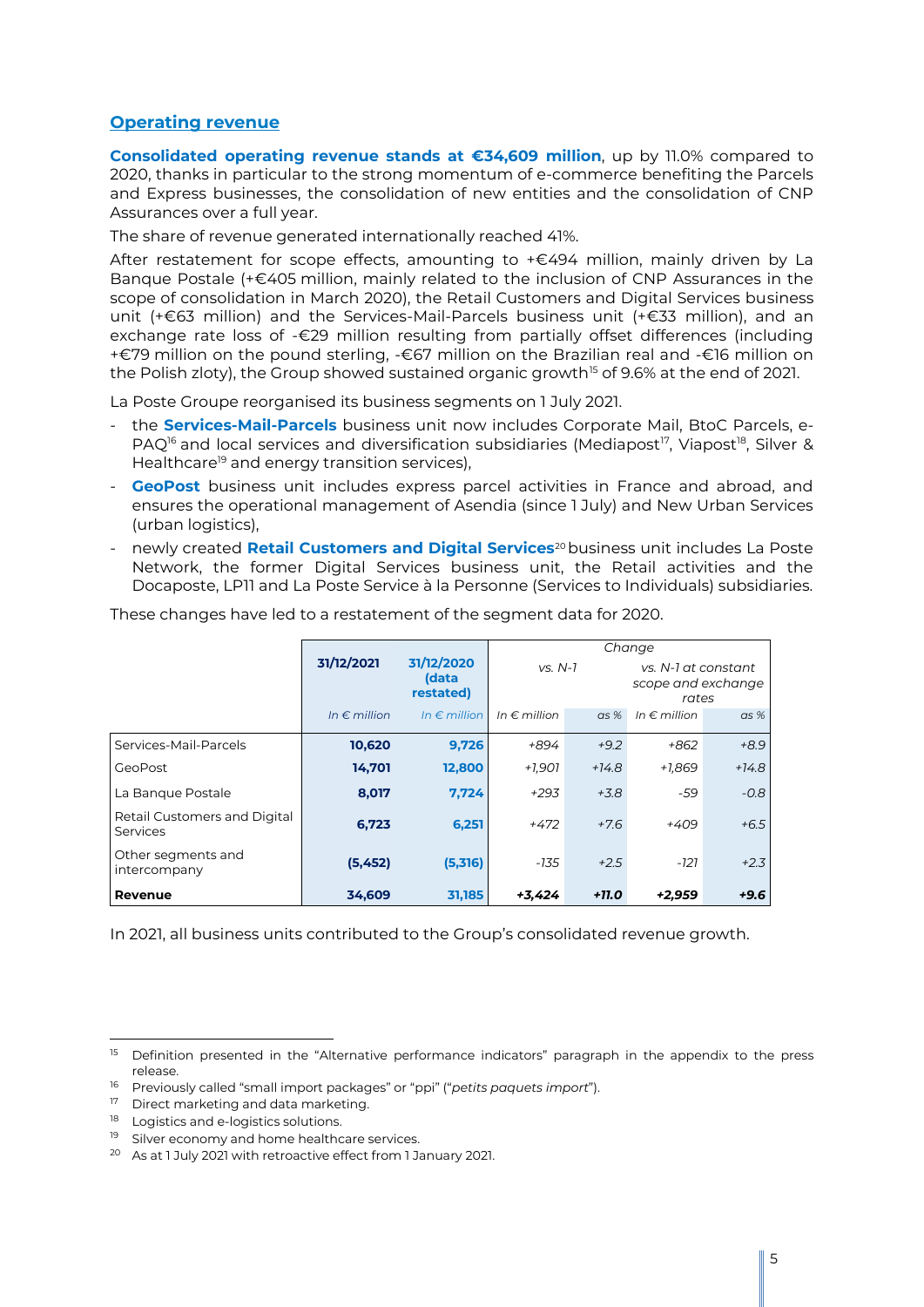#### **Services-Mail-Parcels**

The business unit's operating revenue was €10,620 million, up +9.2%. Excluding scope and exchange rate effects (+€32 million), mainly due to the consolidation of TimeOne and Budget Box, its organic growth reached 8.9%.

- o The operating revenue of corporate Mail amounts to€7,349 million, with organic growth of 6.2%. This change is largely due to the annual compensation allocated by the State for the Universal Postal Service, of which €303 million was allocated to Mail, and a favourable price effect of +€150 million resulting from the price increase on 1 January 2021, by an average of  $3.4\%$ <sup>21</sup>. In terms of volumes, down by 1.2%<sup>22</sup>, a partial recovery effect in the first half of the year partially offset the structural erosion of Mail traffic. This change resulted in a volume effect excluding product mix of -€54 million;
- $\circ$  The Business corporate Parcel (Colissimo BtoC and import products<sup>23</sup>) generated operating revenue of €2,253 million (organic growth of 11.3%), building on the strong development of e-commerce, notably in the first half of the year; the significant growth in the volumes of parcels processed represents a volume effect at equivalent working days of +7.8%. In 2021, the number of items marketed by the business unit was (455 million $24$ ).
- o Operating revenue from Subsidiaries stands at €1,018 million, representing strong organic growth of  $+25.7\%$ . This momentum is mainly based on the growth of  $+21.2\%$ <sup>25</sup> of the **Mediapost** division, due to a partial recovery of the print advertising and direct digital marketing activity (stopped during the first lockdown in 2020), and to the growth of the New Services division (+61.0%). Lastly, an increase of 5.0%<sup>11</sup> in La Poste **Silver**.

Globally, the activities of **Human Proximity Services** managed by the Services-Mail-Parcels business unit totalled operating revenue of €608 million, up +€128 million $^{26}$ .

#### **GeoPost**

The business unit's operating revenue reached €14,701 million, up sharply by 14.8%. Scope effects (+€7 million) and foreign exchange (+€25 million) have no impact on organic growth (+14.8%), which was boosted by the following effects:

o Operating revenue of GeoPost stands at €12,500 million<sup>27</sup>, with organic growth of 13.6%, reflecting the strong increase in volumes in 2021: 2.1 billion parcels were delivered over the period (*i.e.* +14.1%), a record level boosted by the development of ecommerce worldwide. The share of the BtoC segment continued to grow and represented 57.8% of volumes in 2021 (*vs.* 55.2% in 2020).

All countries achieved good organic operating revenue growth, particularly France<sup>28</sup> (+13.9%), the United Kingdom (+11.5% despite the impacts of Brexit), Italy (+13.9%), Germany (+9.6%) and Poland (+18.7%). **New Urban Services** posted very good organic growth of €105 million;

o Also benefiting from the strong dynamism of e-commerce, Asendia generated operating revenue of €2,178 million, a strong organic increase of +22.0%, supported by the excellent performance of its subsidiary, eShopWorld.

 $^{21}$  Based on operating revenue giving rise to traffic on the "Corporate" customer scope.

<sup>&</sup>lt;sup>22</sup> On equivalent working days, on the basis of revenue giving rise to traffic on the "Corporate" customer scope. <sup>23</sup> The Colissimo CtoC business is now part of the new Retail Customers and Digital Services business unit.

<sup>&</sup>lt;sup>24</sup> After transfer of the Retail Customer activities to the Retail Customers and Digital Services business unit. Globally (Services-Mail-Parcels + Retail Customers and Digital services scopes), the number of items distributed by Colissimo amounted to 505 million in 2021, up by 7.2%.

<sup>&</sup>lt;sup>25</sup> Organic growth.

<sup>&</sup>lt;sup>26</sup> At the Group perimeter, the Retail Customer businesses (Services-Mail-Parcels + Retail Customers and Digital Services), operating revenue amounted to €637 million in 2021 and €509 million in 2020.

<sup>27</sup> Including New Urban Services.

<sup>&</sup>lt;sup>28</sup> Organic change in the cumulated operating revenues of Chronopost France and DPD France.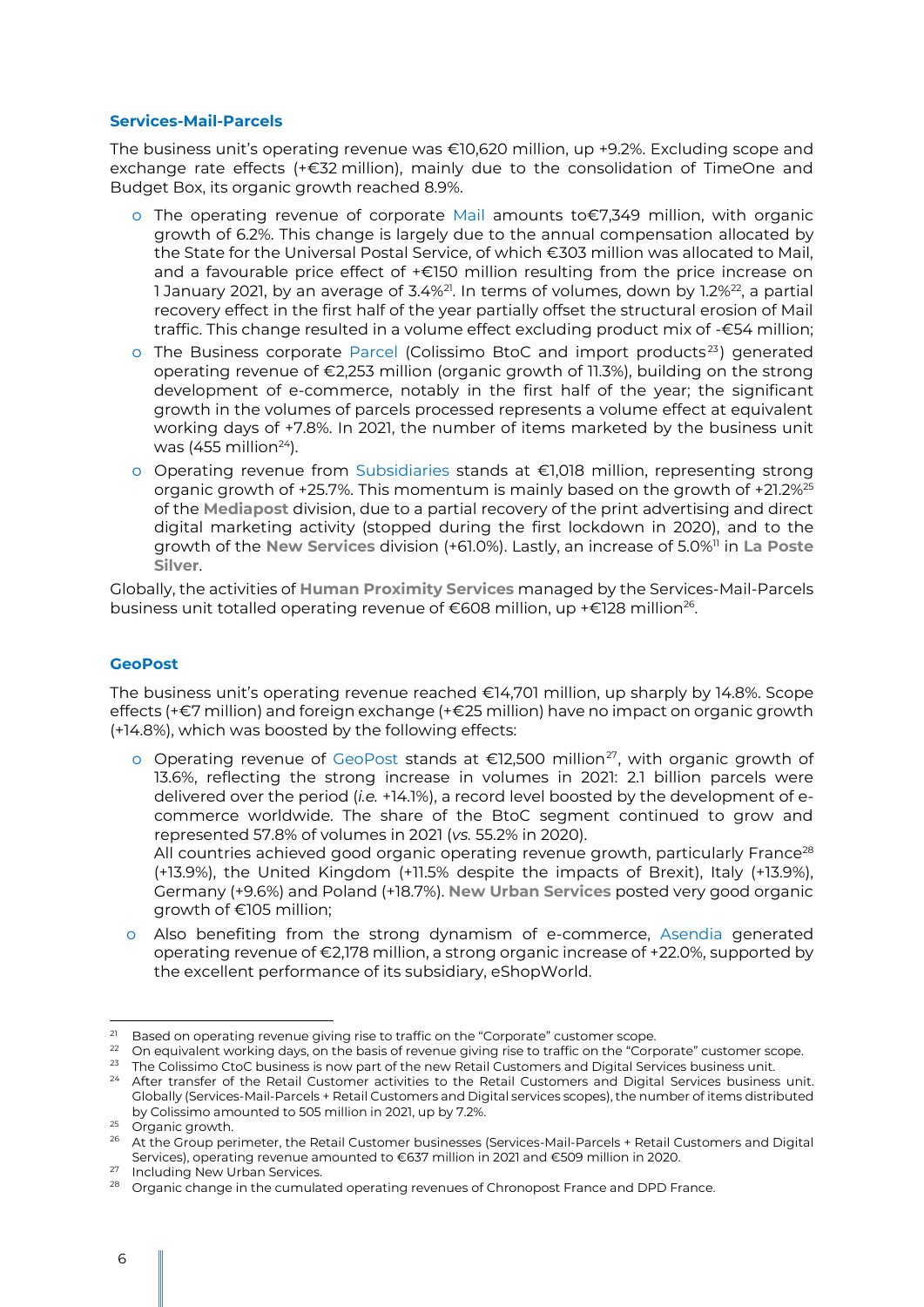### **La Banque Postale**

Net banking income (NBI) reached €8,017 million, up 3.8%. At constant scope and exchange rates, the NBI of the business lines recorded growth of +€485 million (+6.8%), which breaks down as follows:

- o The NBI of Bancassurance France (mainly comprising the retail banking activities, Ma French Bank and the domestic life and non-life insurance subsidiaries) amounted to €6,222 million, up +11.9% (+5.6% at constant scope and exchange rates). In a context of gradual exit from the crisis, sight deposits remained strong (+4.4%), as well as, to a lesser extent, ordinary savings (+1.8%), despite the low yields offered. Life insurance outstandings increased slightly by 0.5% to €122.8 billion. The share of the gross inflows of unit-linked outstandings increased by 9.6 points and reached 29.1% of total outstandings. Driven by the upturn in household consumption, home loan outstandings rose by +4.3% (to €63.7 billion), despite the tightening of credit criteria;
- o The NBI of International Bancassurance (CNP Assurances International) amounted to €1,215 million, an increase of 13.3% (but of 1.0% at constant scope and exchange rates), supported by good sales momentum, particularly in Latin America, with strong growth in Caixa Vida e Previdência (+28.5% at constant scope and exchange rates);
- o The NBI of Wealth and Asset Management (comprising the activities of Banque Patrimoniale BPE, La Banque Postale Asset Management, Tocqueville Finance and Ostrum<sup>29</sup>) amounted to  $\epsilon$ 296 million, an increase of 2.3%. BPE's commercial activity is well oriented over the period, driven by strong momentum in financial savings, discretionary management portfolios and home loans. Outstanding savings increased by 24.2% to €5.9 billion and loans outstanding rose by 12.4% to €4.4 billion. Asset Management assets were up by 17% (to €60.2 billion), benefiting from a positive market effect and an increase in inflows;
- The NBI of Corporate and Investment Banking (retail banking legal entities activities, including SFH and SCI and BFI) amounted to €1,066 million, an increase of 17.1%. Outstanding loans to legal entities continued to grow (+2.9%), reaching €38.7 billion;
- o The Corporate Centre includes accounting items not directly related to the business lines (PPA reversal, contributions to the SRF and FGDR, La Poste management fees, ALM capital gains, etc.).

#### **Retail Customers and Digital Services**

The business unit's operating revenue was  $\epsilon$ 6,723 million, an increase of 7.6%. After restatement of scope effects (+€63 million mainly related to the acquisition of Index Education and Boxtal), organic growth was +6.5%.

The organic growth of the division comprising the commercial activities was +10.7%, notably building on:

- the organic increase in Retail Customers activities +€274 million, including +€174 million in annual compensation related to the Universal Postal Service allocated to the business unit; additional growth was the result of a catch-up linked to a favourable base effect on mail (which was severely impacted by the health crisis in 2020) and the momentum of parcels driven by the development of contracts with small retailers;
- the organic growth in Digital Services activities (+€60 million), resulting mainly from. **Docaposte** (+€42 million) and driven by digital trust and digital back office activities.

j <sup>29</sup> La Banque Postale Asset Management holds a 45% stake in Ostrum.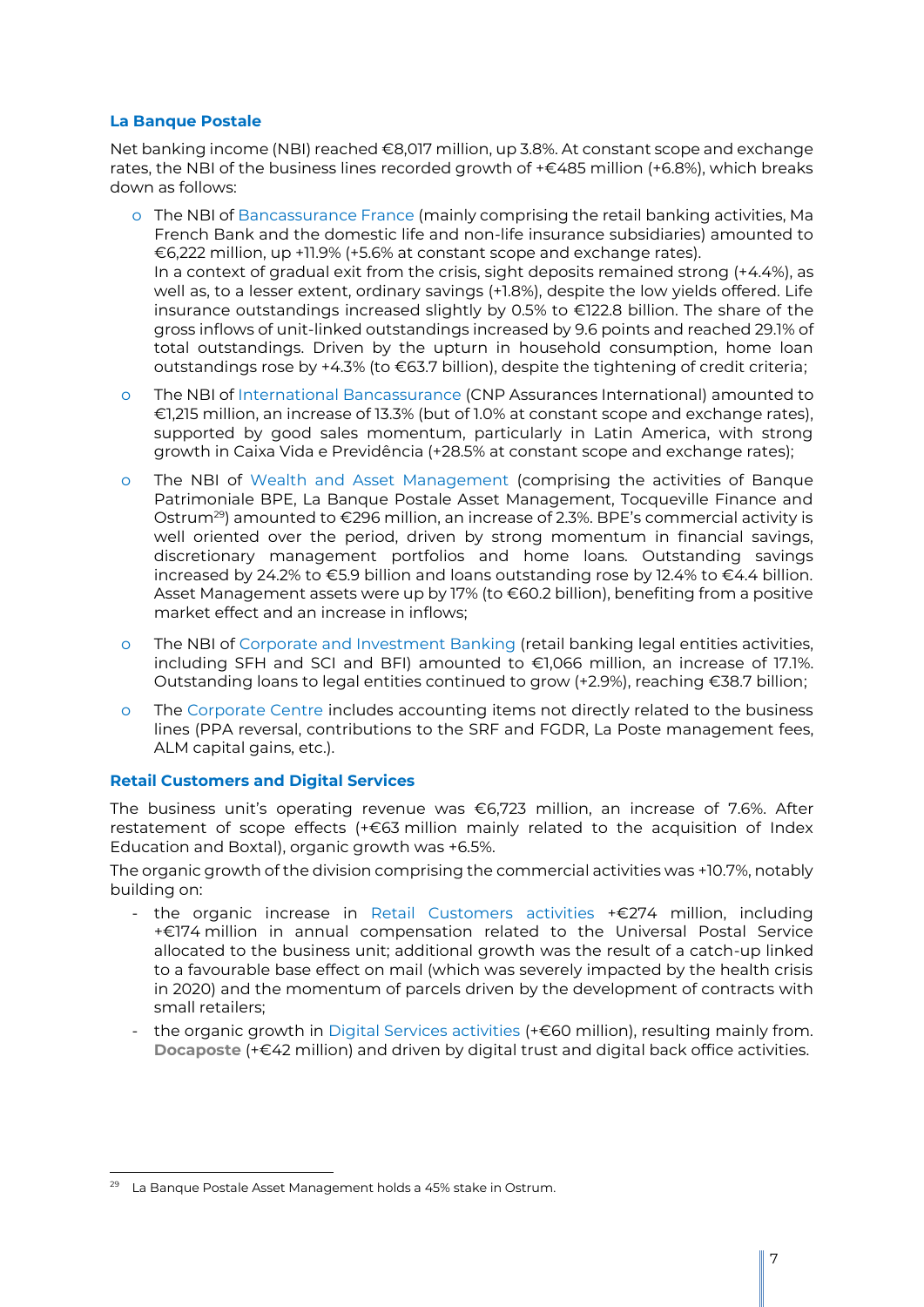#### **Other segments**

The other segments and interco. include Real Estate (with operating revenue of €824 million, down slightly by 1.0%) and supports and structures (with operating revenue of €1.26 billion, up by 5.2%), mainly internal to the Group.

### **Operating profit/(loss)** 30

Consolidated operating profit for 2021 was €3,431 million, *i.e.* +€282 million. The scope and exchange rate effects represented+€229 million mainly related to the entry in March 2020 of CNP Assurances in the scope of consolidation. Excluding the impact of the contribution of CNP Assurances shares (-€3,007 million) and the impairment of Mail assets recorded in 2021, it amounted to €2,531 million.

|                                                                                                                                  |            |                                  |                                                                    | Change     |                                                                                                            |               |                                                         |  |
|----------------------------------------------------------------------------------------------------------------------------------|------------|----------------------------------|--------------------------------------------------------------------|------------|------------------------------------------------------------------------------------------------------------|---------------|---------------------------------------------------------|--|
|                                                                                                                                  | 31/12/2021 | 31/12/2020<br>(data<br>restated) | Impact of<br>the<br>contribution<br>of CNP<br>Assurances<br>shares |            | $VS. N-7$<br>(excluding the<br><i>impact</i> of the<br>contribution of<br><b>CNP Assurances</b><br>shares) |               | $VS. N-7$<br>at constant scope<br>and exchange<br>rates |  |
|                                                                                                                                  | $ln \in m$ | $ln \in m$                       | In $\notin$ m                                                      | $ln \in m$ | $as\%$                                                                                                     | In $\notin$ m | $as\%$                                                  |  |
| Services-Mail-Parcels                                                                                                            | 1,246      | (1,034)                          | +О                                                                 | $+2,279$   | n.s.                                                                                                       | $+2,284$      | n.S.                                                    |  |
| <b>GeoPost</b>                                                                                                                   | 1,057      | 848                              | $+O$                                                               | $+209$     | $+24.6$                                                                                                    | $+187$        | $+22.0$                                                 |  |
| La Banque Postale                                                                                                                | 1,642      | 4,457                            | $-3,007$                                                           | +192       | $+13.2$                                                                                                    | -77           | $-0.8$                                                  |  |
| Retail Customers and Digital<br>Services                                                                                         | 155        | (244)                            | $+O$                                                               | $+400$     | n.S.                                                                                                       | +390          | n.S.                                                    |  |
| Other segments and<br>intercompany                                                                                               | (669)      | (878)                            | $+O$                                                               | $+210$     | $-23.9$                                                                                                    | $+210$        | $-23.9$                                                 |  |
| <b>Operating profit/(loss)</b>                                                                                                   | 3,431      | 3,149                            | -3,007                                                             | +3,289     | n.s.                                                                                                       | +3,060        | n.s.                                                    |  |
| <b>Operating profit/(loss)</b><br>excluding the effects of the first recognition of<br>CNPA shares and impairment of Mail assets | 2,531      | 1,042                            |                                                                    | +1,489     | $+142.9$                                                                                                   |               |                                                         |  |

 **Services-Mail-Parcels**: Operating profit was €1,246 million, up organically +€2,284 million. This change is due to (i) the reversal of the entire write-down of the impairment for the Mail assets recorded in 2020, for an amount of €900 million, following the more favourable profitability outlook linked to the revaluation of the financial compensation for the Universal Postal Service granted by the State, (ii) the inclusion of this compensation for 2021, and (iii) a partial recovery of traditional activities hard hit in 2020 by the very strict conditions of the first lockdown.

The Parcel business also achieved a good performance with operating profit up organically by 30.1% linked to the exceptional increase in volumes processed, particularly during the first half of the year, enabling costs to be optimised.

Lastly, the operating profit of Subsidiaries increased organically by €31 million, thanks in particular to a catch-up effect of **Mediapost**;

 **GeoPost** business unit generated operating profit of €1,057 million, up sharply by 24.6%, driven by strong growth in global e-commerce. After restatement of limited scope and

<sup>&</sup>lt;sup>30</sup> Operating profits/(losses) (Group and business units) are presented after the share of net profit/(loss) of jointly controlled entities throughout this press release.

<sup>30</sup> Restated for ALM capital gains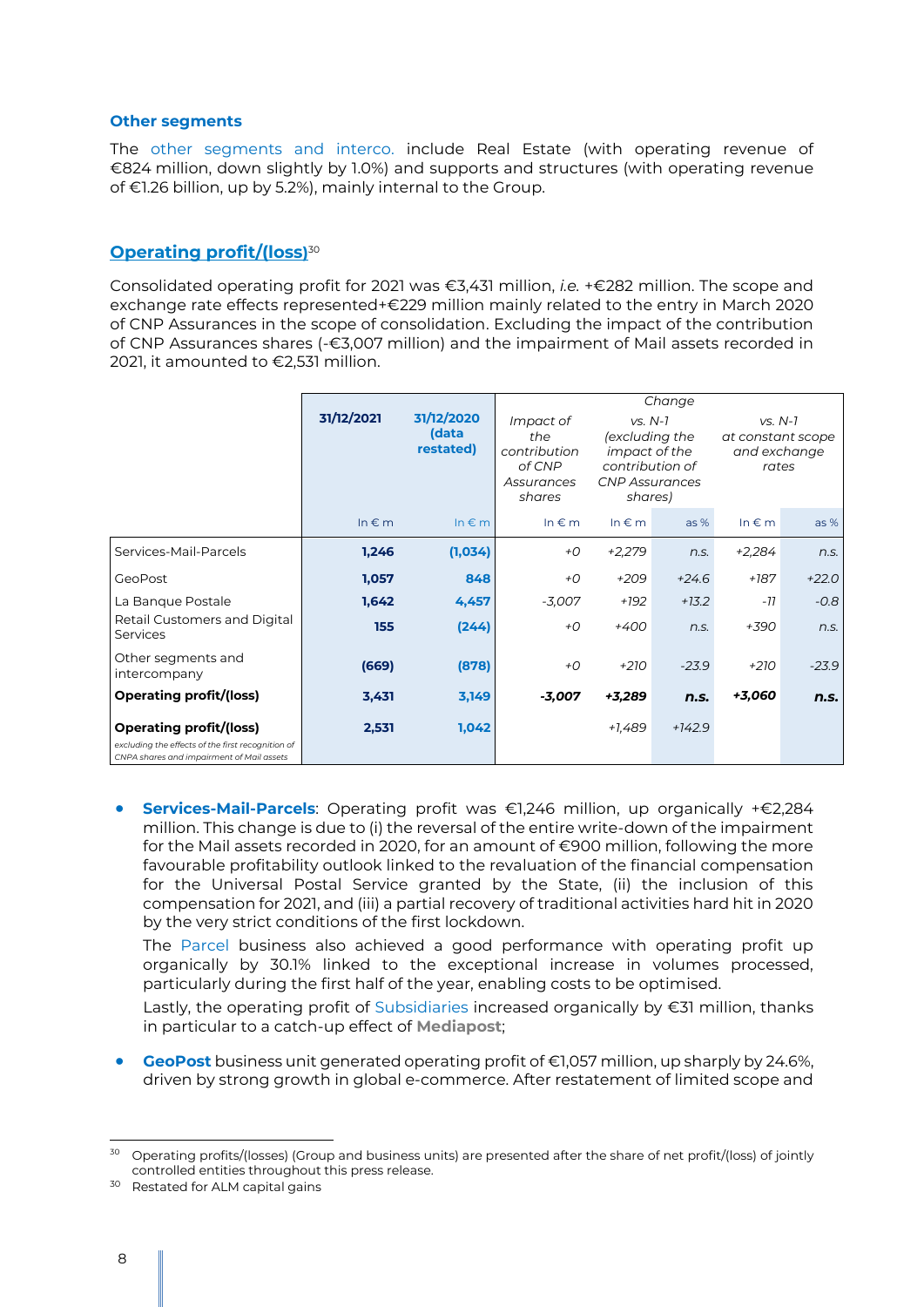exchange rate effects (+€22 million), organic growth in operating profit was +22.0%, mainly generated by the increase in volumes and cost optimisation of GeoPost<sup>31</sup>;

- The contribution of **La Banque Postale** to the Group's operating profit is €1,642 million, a slight decrease of €11 million excluding the impact of the first recognition of the contribution of CNP Assurances shares recorded in 2020 (for an amount of +€3,007 million) and at constant scope and exchange rates, but an increase of +€116 million, restated for the impact of the distribution agreements. The net interest margin  $32$ contracted (-0.9%<sup>33</sup>) due to the continued erosion of margins in a context of low interest rates. Management expenses of the business lines increased by 5.0% due, notably, to the increase in distribution expenses in Brazil and the continuation of the transformation, digitisation and development programme. The cost of risk is -€268 million, -€406 million lower than the level at the end of 2020. As a proportion of outstanding loans, it was at a low level of 16 basis points<sup>34</sup>;
- **The Retail Customers and Digital Services activities** generated operating profit of €155 million, up €400 million (of which +€10 million of scope effects). This increase is mainly based on the resumption of commercial activities (Mail, Parcels, Digital Services) and the compensation granted by the State for the Universal Postal Service;

**Other segments**

The operating results of the business units are added to those of the other segments (supports and structures, "unallocated segment", including the cost of Universal Postal Service and regional planning missions and expenses related to end-of-career arrangements across the Group) to obtain the Group's consolidated result. Overall, the operating profit of the other segments recorded a positive change of +€194 million (of which +€14 million for Real Estate, +€43 million euros in aid granted by the French State in connection with the Universal Postal Service mission and a reversal of a provision on the Competitive Equity Rate (CET) of +€81 million).

#### **Net profit/(loss)**

**Net profit Group share** reached €2,069 million, stable compared to 2020. Excluding the impact of the contribution of CNP Assurances shares (-€3,600 million), impairment of Mail assets recognised in 2020 and impairment of deferred tax assets, this amounted to €1,169 million, up €1,487 million. This change is mainly due to the increase in operating profit detailed above. In addition, the overall expense of €202 million for the financial profit/(loss) reduced by €41 million compared to 2020 (despite a slight increase in net interest expense of €4 million). Lastly, the tax expense decreased by €321 million at constant scope and exchange rates following the impairment of deferred tax assets of the consolidated tax scope recorded in 2020 in the amount of €298 million.

### **Free cash flow**

Free cash flow generated at the end of 2021 was +€248 million (*vs.* -€510 million at the end of 2020). This improvement of €758 million is mainly due to the combined effects of the improvement in EBITDA (excluding banking activities), mainly driven by the Services-Mail-Parcels, Retail Customers and Digital Services and GeoPost business units, to favourable

<sup>&</sup>lt;sup>31</sup> Excluding Asendia

<sup>32</sup> Restated for ALM capital gains realised in H1 2020.

<sup>&</sup>lt;sup>33</sup> Restated for ALM capital gains.

<sup>&</sup>lt;sup>34</sup> The commercial bank's cost of credit risk in relation to outstanding amounts at the beginning of the period.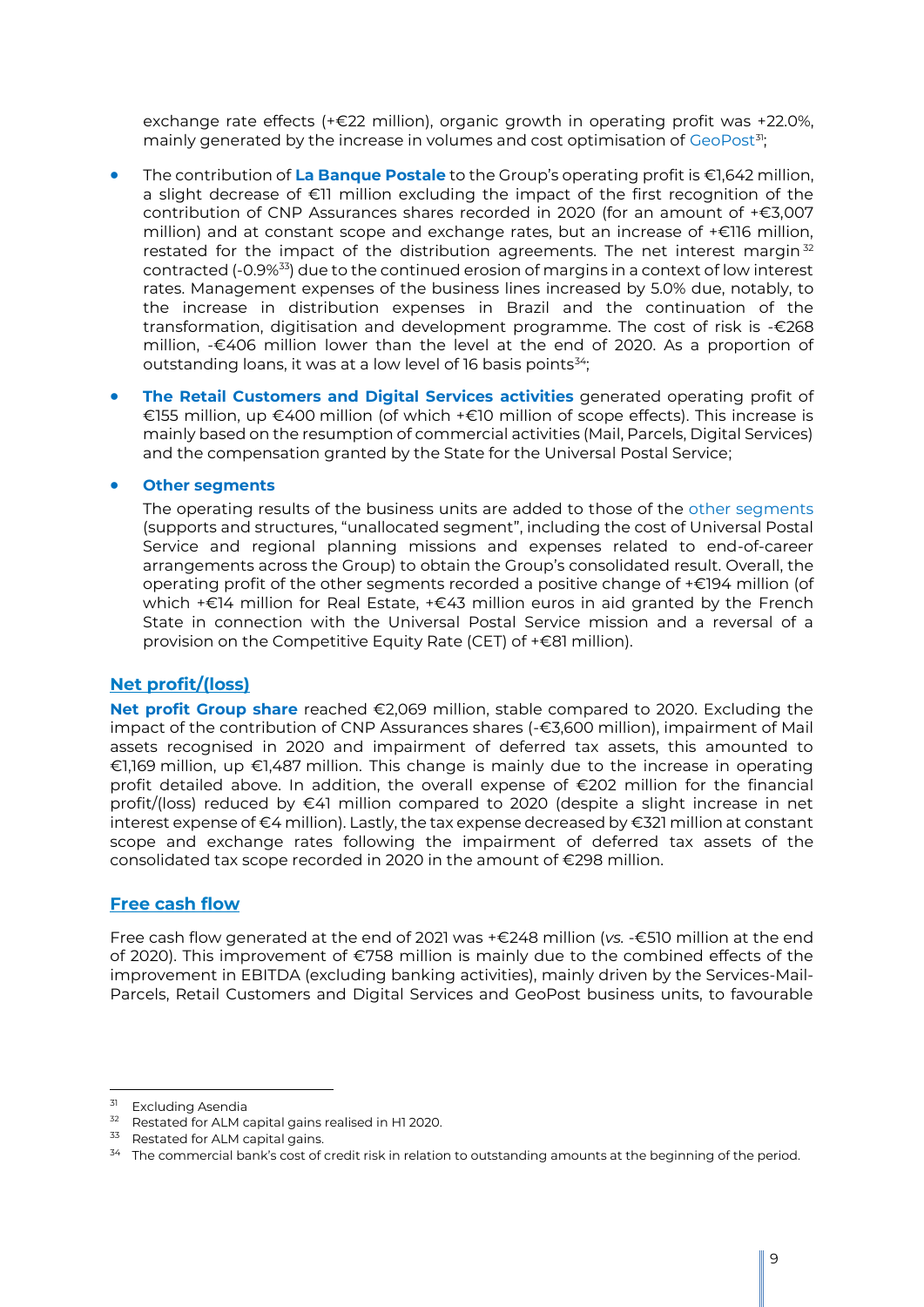differences (+€66 million) on HR provisions and on the amount of dividends received from equity associates (+€190 million).

### **Investments**

The Group (excluding La Banque Postale) carried out  $E$ 2.7 billion in investments. These include:

- Internal investments of €1.3 billion in 2021 compared to €1.1 billion in 2020, mainly including:
	- o €249 million for the Services-Mail-Parcels business unit (-€38 million *vs.* 2020) mainly dedicated to the continued development of the industrial and IT master plan for Parcels;
	- o €562 million for GeoPost (+€196 million *vs.* 2020). The projects focus on the development of express and constantly increasing BtoC delivery processing capacities; the most significant projects are the construction of Hubs (Benelux, DPD France and Chronopost) and local storages (Germany, UK, DPD France and Chronopost);
	- o €102 million for the Digital Services business unit (+€22 million *vs.* 2020) focused on the digitisation of the Group in France; and
	- o €212 million for the Real Estate division (-€3 million *vs.* 2020) in its role of supporting business units in their real estate projects.
- External growth transactions<sup>35</sup> amounting to €1.4 billion *vs.* €0.8 billion in 2020.

### **Net debt**<sup>36</sup> **and financial structure**

Net debt amounts to €10,233 million at the end of 2021 (of which €3,760 million in lease liabilities), up by €1,431 million compared to the end of 2020. Its change is strongly correlated with the net flow of external growth financing<sup>5</sup> (-€1,449 million), the change in finance lease liabilities (-€251 million, most of which came from external growth) and the free cash flow generated (+€248 million),

Consolidated equity Group share amounted to €20,932 million. It was up by €2,543 million compared to the end of 2020.

As a result, the net debt/equity ratio is 48.9%, *vs.* 47.9% at the end of 2020.

The **credit rating** of La Poste Groupe changed favourably during the last review by Standard & Poor's and Fitch Ratings:

|                              | Long and short-term rating | Outlook       | Date of revision |
|------------------------------|----------------------------|---------------|------------------|
| <b>Standard &amp; Poor's</b> | $A+ / A-1$                 | <b>Stable</b> | 04/11/2021       |
| <b>Fitch Ratings</b>         | $A+$ / $F$ ]+              | Stable        | 7/12/2021        |

### **Outlook**

In 2022, the Group will continue to implement its strategic plan, "La Poste 2030, committed for you" in order to progress towards its objective of being a profitable growth company, which succeeds in its transformation towards a sustainable business model.

In an economic context that is still fluctuating at the beginning of 2022, with a rise in interest rates, inflationary pressures and the rise in the price of certain raw materials such as oil, La

j <sup>35</sup> Net balance of flows related to external growth and financial assets.

<sup>&</sup>lt;sup>36</sup> Excluding La Banque Postale for which this concept is not relevant.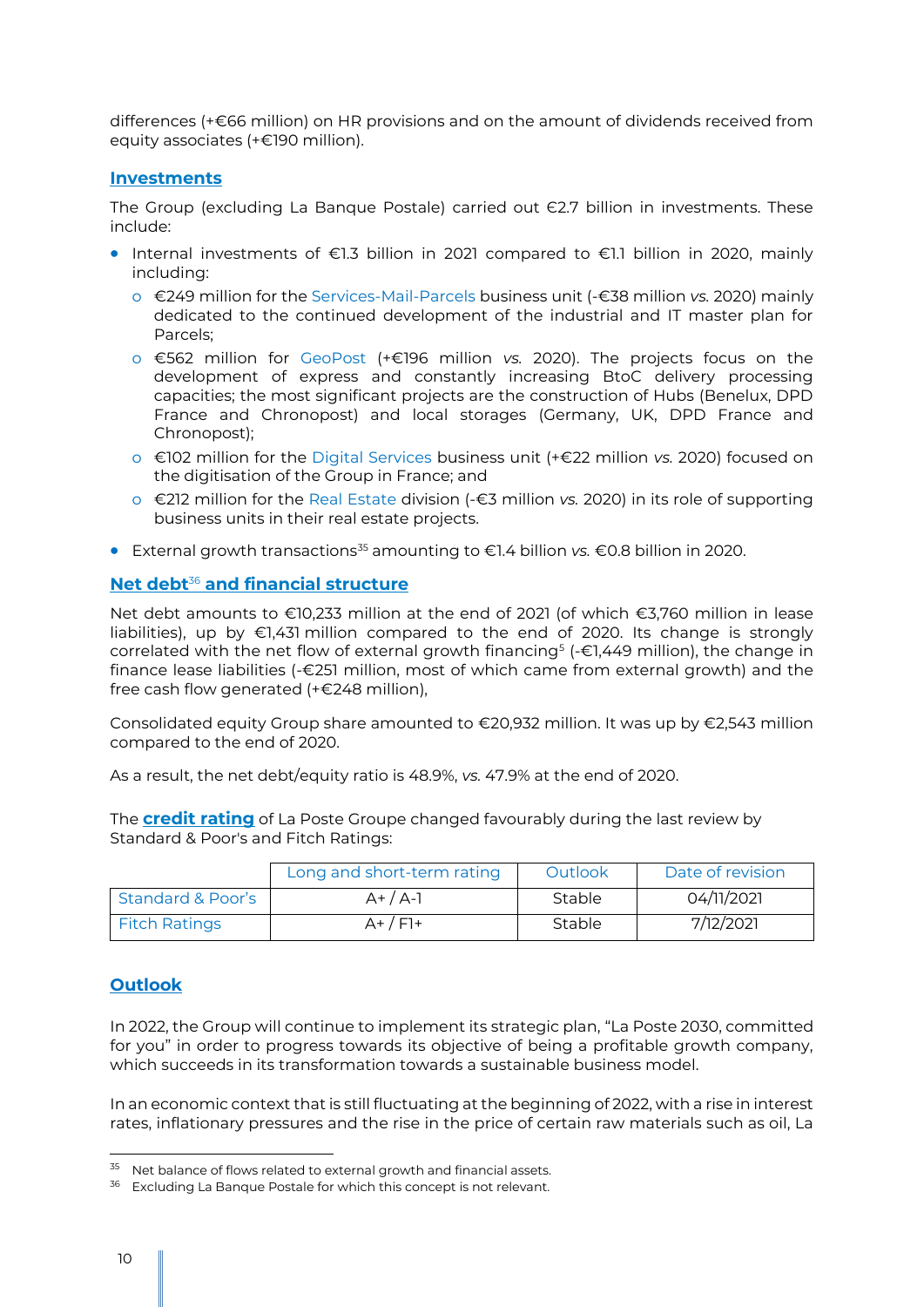Poste Groupe will continue to consolidate the foundation of its historical activities, while developing its growth drivers – parcels and express, bancassurance – through targeted acquisitions aimed in particular at the geographical expansion of these activities. The Group will also prepare the new postal coverage agreement.

In the first half of 2022, new major stages in the Group's transformation process should materialise through:

- the completion by La Banque Postale of the simplified takeover bid for the shares constituting the remaining free float of the share capital of CNP Assurances, which could be followed, if the conditions are met, by a delisting of all securities;
- the launch of a new industrial investment of €450 million over four years, which is the second part of the Colissimo logistics plan in France, to cope with the sharp increase in the number of parcels.<sup>37</sup>

Now "entreprise à mission", the Group will continue to prove its citizen, social and societal responsibility. In terms of energy transition, it will continue the electrification of its vehicle fleet, as well as support for cities to deploy sustainable urban logistics solutions.

j  $^{37}$  This investment is the second part of the logistics plan launched in 2018: with a total investment of €900 million, La Poste aims to sort and deliver one billion Colissimo items per year by 2030.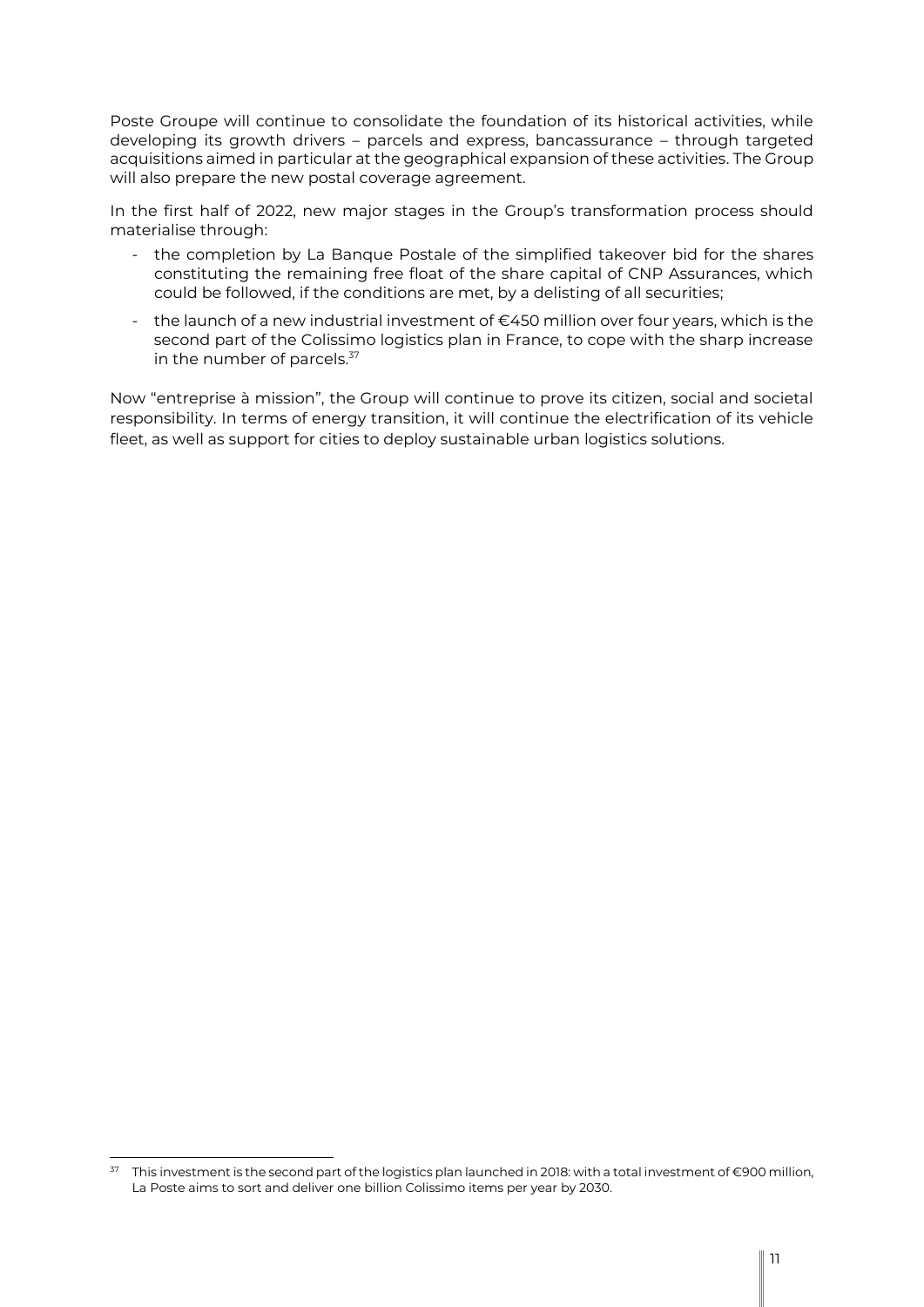### **APPENDICES**

### **Appendix 1: Impact of the initial recognition of CNP Assurances shares on comparable data as at 31 December 2020**

The completion of the strategic equity alliance between La Poste and Caisse des Dépôts and La Banque Postale and CNP Assurances was finalised at La Poste's General Shareholders' Meeting held on 4 March 2020, by way of a contribution by the State and Caisse des Dépôts to La Poste, then by the latter to La Banque Postale, of their respective stakes of 1.1% and 40.9% in CNP Assurances.

The treatment of the transaction in the consolidated financial statements is governed by IFRS 3 on business combinations, which provides for:

- the valuation of the contributions at the stock market price on the day of the transaction (€13.97);
- the revaluation/devaluation of the shareholding previously held based on the same share price;
- the recognition of a goodwill/badwill equal to the difference between the total stake held, *i.e.* 62.1%, valued at the stock market price and the Group share of the net assets of CNP Assurances, valued at its fair value on the day of the transaction.

In addition, the unrealised gains and losses of CNP Assurances must be reclassified to profit or loss at the time of completion of the transaction up to the Group's previous interest (20.15%).

On the day of its completion, this transaction had the following impacts on the financial statements for the first half of 2020:

- ① Increase in equity of €4,027 million,
- ② Impairment of the value of investments previously accounted for under the equity method, *i.e.* -€1,571 million,
- ③ Recognition of a badwill of €4,578 million,
- ▶ A total amount  $(2) + 3$ ) of €3,007 million recognised in operating profit;
- ④ Reclassification to the income statement of the Group share in the unrealised gains and losses of CNP Assurances, generating a gain of €594 million,
- ▶ A total amount  $(2) + (3) + (4)$  of €3,600 million recognised in net profit Group share.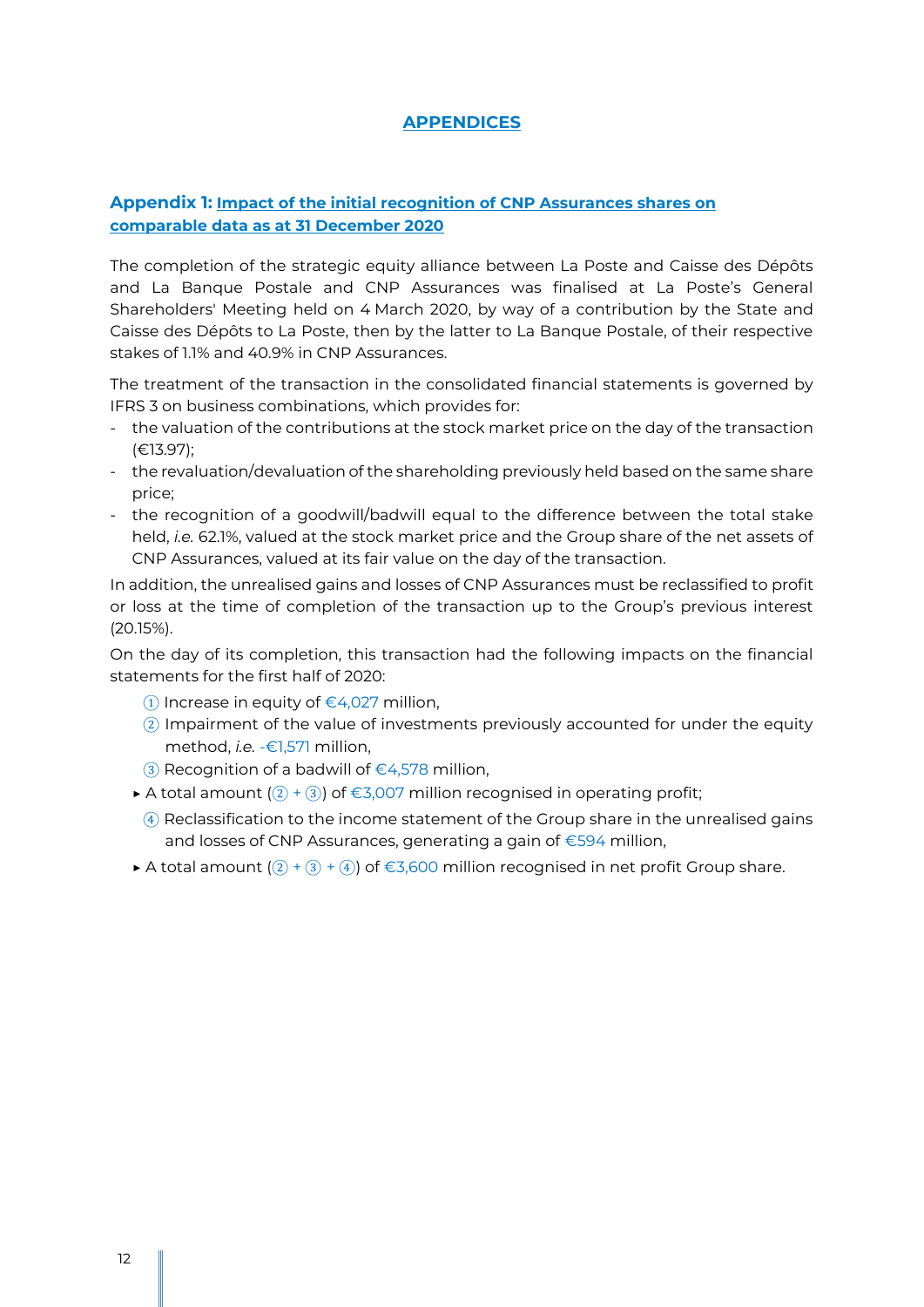### **Appendix 2: Definition of alternative performance indicators**

Adjusted EBITDA comprises operating profit within the scope of consolidation, excluding La Banque Postale, less running costs and personnel expenses, excluding allocations to end-of-career benefits, for the same scope excluding La Banque Postale, plus dividends received from equity associates and dividends received from La Banque Postale during the period, in respect of the previous year's results.

Change at constant scope and exchange rates refers to the difference between the profit/loss obtained during the period and the profit/loss of a comparative period, following adjustment for any acquisitions or disposals which have been completed during each of these periods. The comparative periods are thus adjusted for identical scopes of consolidation. Currency transactions for the comparative period are valued at the average rate for the reference period.

Free cash flow consists of the following components: (i) Adjusted EBITDA, comprising all operating profit from the scope excluding La Banque Postale, less running costs and personnel expenses, excluding allocations to end-of-career benefits (for the same scope excluding La Banque Postale), plus dividends received from equity associates and dividends received from La Banque Postale during the period in respect of the previous year's results, (ii) change in working capital requirement, (iii) cash flows on purchases of property, plant and equipment and intangible assets net of related asset disposals, (iv) cash flows related to taxes, (v) net financial interest paid, (vi) repayment of lease liabilities and interest expense on lease liabilities. Each of the free cash flow aggregates is added together for its value in terms of cash flows; positive for cash inflows and negative for cash outflows.

Net financial debt includes all current and non-current financial debt, less all cash and cash equivalents and derivative instruments linked to Group financing. It also includes the financial debt arising from the application of IFRS 16 – Leases, short-term financial investments with no significant risk of a change in value but whose original maturity on the subscription date was greater than three months, and the net financial receivable against La Banque Postale.

Group net debt does not take into account La Banque Postale, for which this concept is not relevant.

The net debt/equity ratio indicates the proportion of the Group's net debt in relation to the Group share of equity.

#### **Ratios calculated solely for La Banque Postale**

The cost to income ratio is calculated by dividing management expenses by the net banking income adjusted for doubtful interest. Management expenses are the sum of the general operating expenses and the net depreciation, amortisation and impairment of property, plant and equipment and intangible assets.

This ratio is the calculation of the proportion of Common Equity Tier 1 (CET 1) in relation to the total risk exposure amount (*i.e.* total risk-weighted assets – RWA – for the credit and counterparty risk, the market risk and the operational risk). It is the reference used by the supervisor to assess the solvency of a bank.

The Liquidity Coverage Ratio (LCR) is a monthly short-term liquidity ratio which measures the Bank's ability to resist during 30 days to a severely degraded situation in a context of a systemic shock. The target is over 100%. This ratio is calculated by dividing the sum of highquality, liquid assets free of commitments by the liquidity requirement under stress over 30 days.